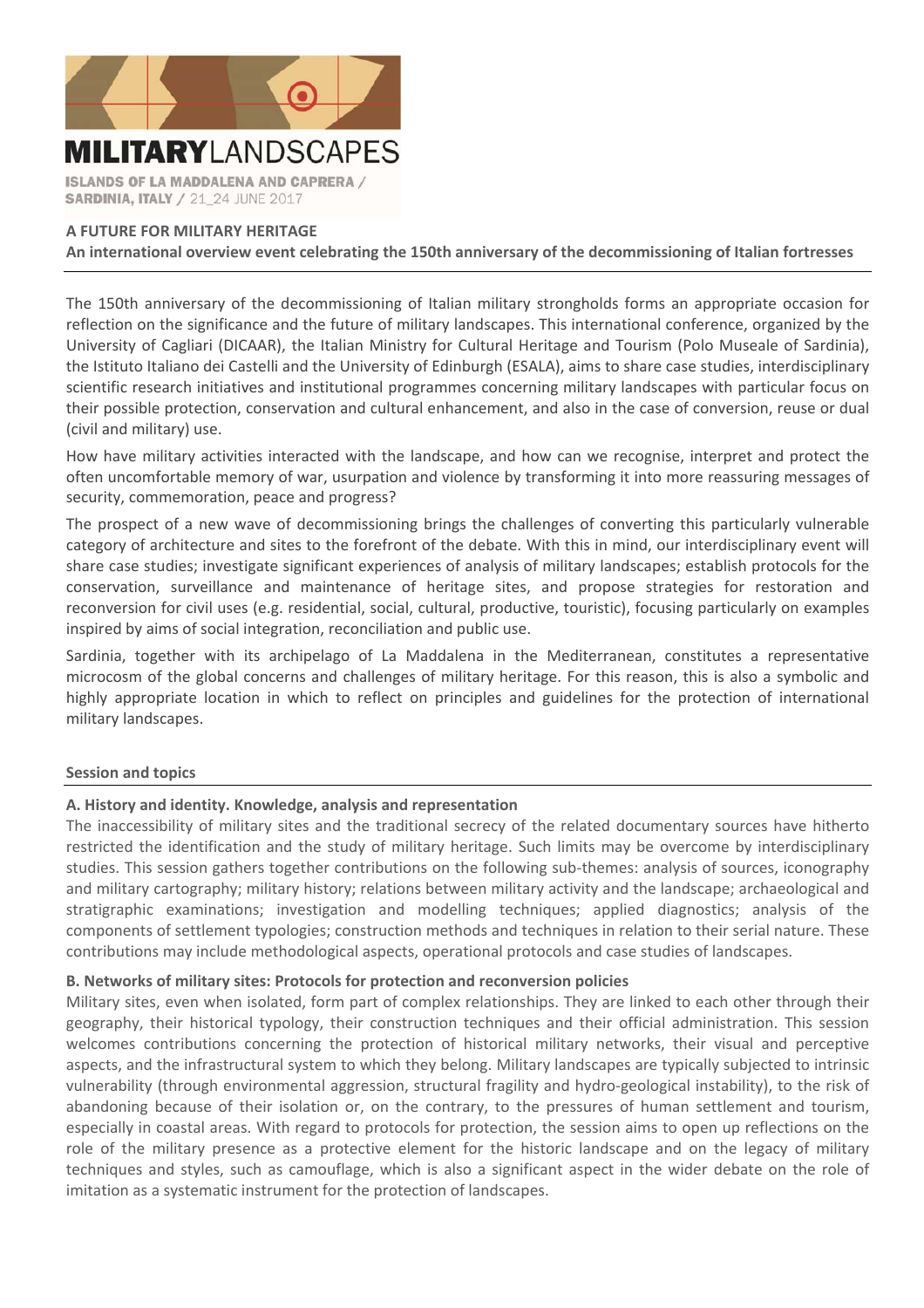

**ISLANDS OF LA MADDALENA AND CAPRERA / SARDINIA, ITALY / 21 24 JUNE 2017** 

# **C. Old and new functions: plans and design projects for renovated urban and territorial hubs**

Military architecture embodies the characteristics of force, importance, measure, order, repetition and durability. It comprises shapes that are easily recognisable in contemporary urban landscapes. The need to maintain 'maximum security' in such sites has led to a controlled modification of codes, and different rules from those that apply to 'normal' urban architecture. Contributions in this session concern case studies and theoretical developments on the topic of reconversion and civil use, both public and private, in relation to the existing methods for protection at various scales. In detail, the session investigates architectural and spatial values and the way they may establish new connections with the related landscape, between memories and new identities.

# **D. Social and economic geographies. Strategies for cultural enhancement**

The links between geography and military sites are diverse and pervasive. This session aims to explore these connections, focusing on the most conflict-ridden current situations (political, social, territorial) in order to highlight their critical character and underline possible opportunities for territorial management. Contributions to this session are concerned with: spatial practices and territorial behaviour; political, social and environmental conflicts, and social and political perceptions; the ecology of power. Critical, too, is the level of economic compatibility between the protection and enhancement of military landscapes. This aspect is particularly urgent in the context of the current international economic crisis. The session comprises: the definition and analysis of policies for economic maintenance and enhancement; reflection on the economic sustainability of conservation activities and management of heritage sites in line with current international norms and policies; the costs and benefits of redevelopment and reclamation; the role of institutions and of regional or governmental agencies working at various scales.

## **SPECIAL SESSIONS**

## **Military heritage and/for Arts**

A special contributions session is dedicated to the relationship between military heritage and art. There are three proposed elements within this session: the reconversion of military sites for cultural use, predominantly for didactic and exhibition purposes; the links between symbolism and military design, and key international artistic trends; and the connection between military remembrance sites and the dimensions of commemoration and sacredness.

## **Maintenance, management and functional adaptation for new military uses**

The reconversion of military heritage sites does not always imply total decommissioning. The efforts made by leading countries to curb government military expenditure, alongside the new logistical demands stemming from current modifications to the structure of the armed forces, require skilled restoration operations that attain the most up-to-date work and safety standards, and maintain areas of significance which, in the case of such interventions, assume their value in terms of the landscape. Contributions to this session focus on the identification of principles and instruments for the maintenance of the structures, for the evaluation of appropriate modern military functions, whilst respecting the historical memories embodied in each site.

## **Organized by**



Università degli Studi di Cagliari Dipartimento di Ingegneria Civile, Ambientale e Architettura Ministero dei beni e delle attività culturali e del turismo‐ Polo Museale della Sardegna Istituto Italiano dei Castelli Consiglio Scientifico Nazionale e Sezione Sardegna University of Edinburgh, Edinburgh Collage of Art **Supported by** 

Comune di La Maddalena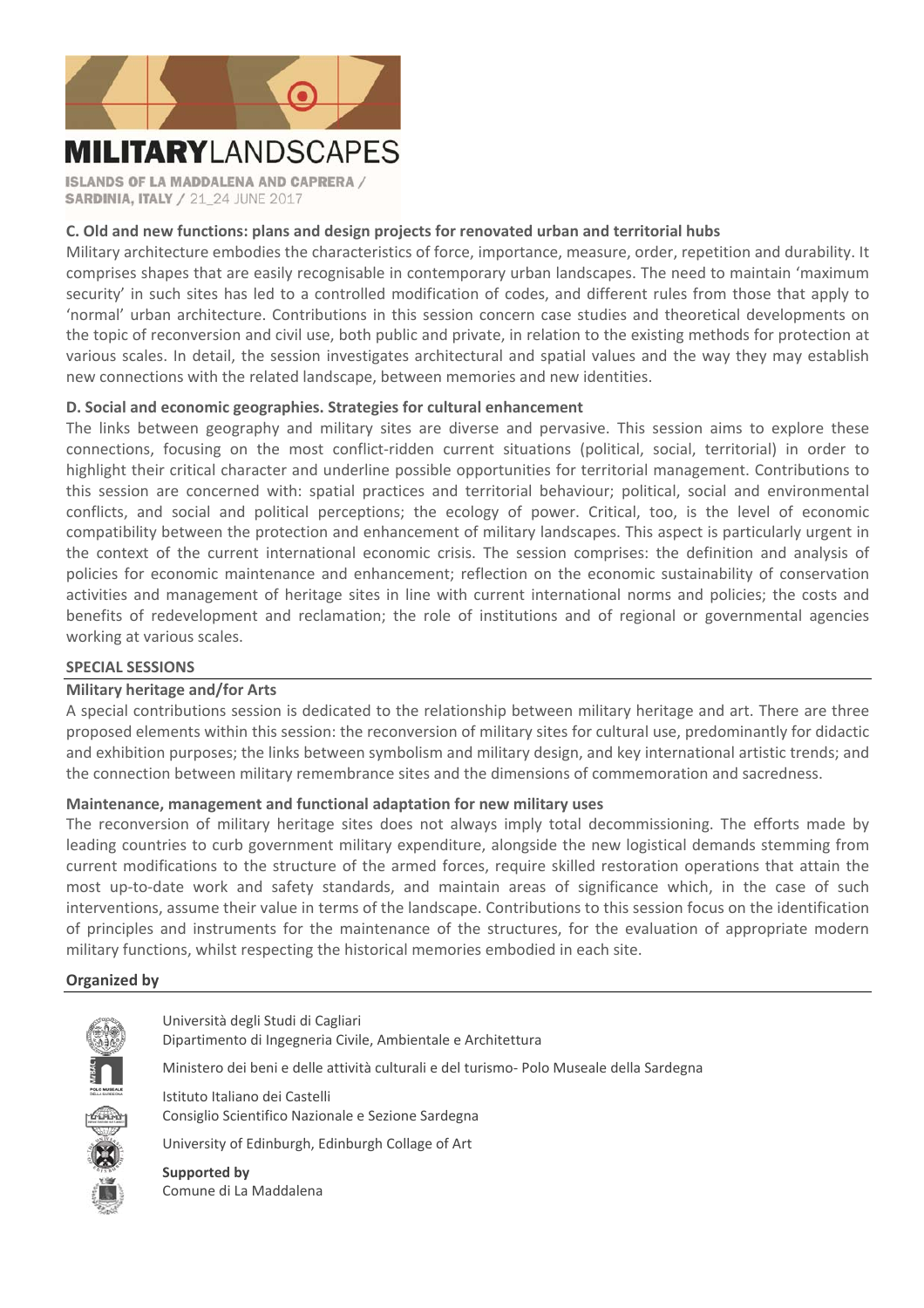

**ISLANDS OF LA MADDALENA AND CAPRERA / SARDINIA, ITALY / 21 24 JUNE 2017** 

## **International Scientific Commitee**

Rinaldo Brau, Un. di Cagliari, SEA John Cartwright, Fortress Study Group Arnaldo Cecchini, Un. di Sassari, DADU Donatella Cialdea, Un. del Molise Giorgio Onorato Cicalò, Conservatoria delle Coste della Sardegna Michela Cigola, Un. di Cassino, DART Celia Clark, Wessex Institute of Technology (UK) Anna Maria Colavitti, Un. di Cagliari, DICAAR Giovanna Damiani, Polo museale della Sardegna, MIBACT Maurizio De Vita, Un. di Firenze Carolina Di Biase, Politecnico di Milano Mario Docci, Un. La Sapienza, Roma Donatella Fiorani, Un. La Sapienza, Roma Milagros Flores Roman, Presidente ICOFORT Caterina Giannattasio, Un. di Cagliari, DICAAR Antonella Giglio, DG RAS, Enti Locali e Finanza Miles Glendinning, DO.CO.MO.MO ISC U+L &Un. of Edinburgh Silvana Grillo, Un. di Cagliari, DICAAR Joao Gomes Da Silva, Global Landscape Architecture Portugal Tom Hunter, Orkney Islands Council Tatiana K. Kirova, Politecnico di Torino Fabio Mariano, Un. Politecnica delle Marche Andrés Martínez Medina, Escuela Politécnica Superior, Universidad de Alicante (España) Fausto Martino, Soprintendenza ABAP Cagliari

## **International Institutional Partner**

Regione Autonoma della Sardegna, Direzione Generale Enti Locali e Finanze; Direzione Generale della Pianificazione Urbanistica

Agenzia Conservatoria delle Coste della Sardegna Fondazione di Sardegna

Società Italiana per il Restauro dell'Architettura ‐ SIRA Società Geografica Italiana

Istituto Nazionale di Urbanistica ‐ INU

International Scientific Committee on Fortifications and Military Heritage ‐ ICOFORT

DOCOMOMO‐International (Committee on Urbanism and Landscape)

## **General scientific coordinator**

Donatella Rita Fiorino, Un. di Cagliari (DICAAR)

### **Scientific Organizing Commitee**

Stefano Asili, Giovanni Battista Cocco, Donatella Rita Fiorino, Emanuela Quaquero, Andrea Pirinu (DICAAR); Giorgia Deiana (MIBACT, Polo Museale della Sardegna); Andrea Grigoletto (Consiglio Direttivo Istituto Italiano del Castelli), Paolo Vargiu

Maurizio Memoli, Un. di Cagliari, DICAAR Marco Milanese, Un. di Sassari Stefano Francesco Musso, Un. di. Genova Annunziata Maria Oteri, Un. di. Reggio Calabria Luisa Papotti, Soprintendenza ABAP Torino Michele Paradiso, Un. di Firenze, DiDA Giorgio Peghin, Un. di Cagliari, DICAAR Giorgio Pellegrini, Un. di Cagliari, DICAAR Gianni Perbellini, ENSC Renata Picone, Un. Federico II di Napoli Michele Pintus, Istituto Italiano dei Castelli Sergio Polano, Un. IUAV Christopher Preble, Cato Institute USA Alessandra Quendolo, Un. di Trento Vittorio Federico Rapisarda, Ministero Infrastrutture e dei **Trasporti** Antonello Sanna, Un. of Cagliari, DICAAR Giovanni Sistu, Un. di Cagliari, DISSI Geoffrey Stell, Un. of Edinburgh Ruxandra Julia Stoica, Un. of Edinburgh Rachel Woodward, Newcastle University Antonino Sandro Zarcone, Ministero della Difesa Con il supporto del Consiglio Scientifico dell'Istituto Italiano dei Castelli, Presidente Vittorio Foramitti, Un. di Udine

## Fortress Study Group

\*invited to be confirmed

\*Ministero della Difesa e Forze Armate (Esercito, Aeronautica, Marina, Guardia di Finanza, Carabinieri, Polizia di Stato, Corpo Forestale dello Stato)

- \* Ministero Infrastrutture e dei Trasporti, Provveditorato Interregionale per le OO.PP. Lazio ‐Abruzzo ‐ Sardegna
- \* Agenzia del Demanio
- \* Istituto Geografico Militare
- \*Europa Nostra
- \*Ordini Professionali (Ingegneri, Architetti)

(RAS, Agenzia Conservatoria delle Coste), Lisa Accurti (Soprintendenza ABAP Torino)

## **Secretariat**

Michela Becciu, M. Diaz, E. Pilia, M.S. Pirisino, M. Vargiu (DICAAR)